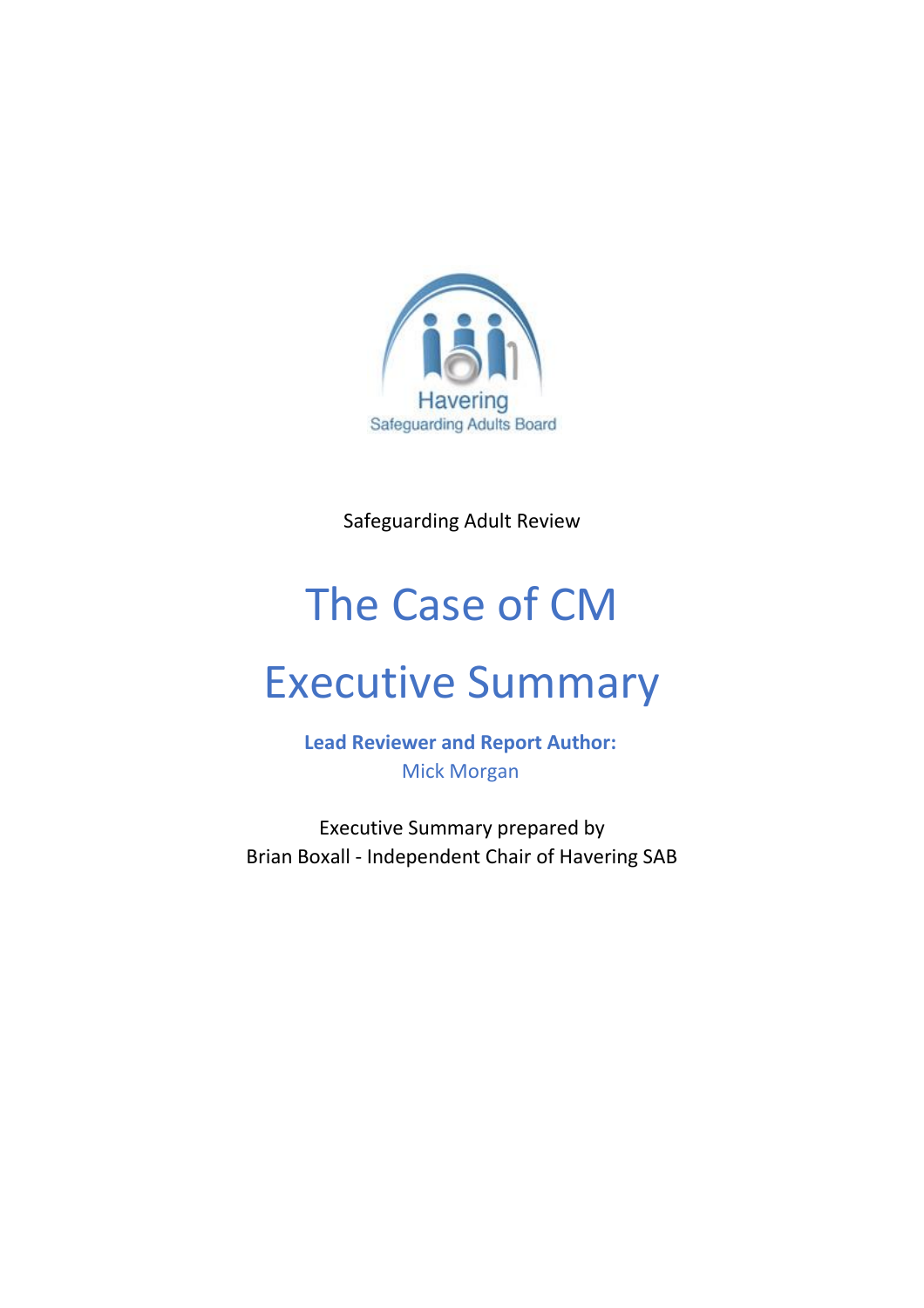# **1 INTRODUCTION**

- 1.1. This Safeguarding Adult Review (SAR) was commissioned by the Havering Safeguarding Adults Board in line with its accountability under section 44 of the Care Act 2014.
- 1.2. The reviewer considered evidence from family members, verbal and written reports from key agencies and practitioners. In addition, a multi-agency learning event was held as well as two meetings consisting of representatives from key agencies.
- 1.3. The purpose of a SAR is to understand and learn how services can in the future improve the delivery of services for vulnerable adults. The findings of the SAR identified the following themes:
	- Complexity of need and coordination of care
	- Discharge arrangements
	- Communication between agencies and clinical teams
	- Frequent attenders at Hospital
	- The involvement of the patient and family members

#### **2 BACKGROUND OF THE CASE CM**

- 2.1. CM was 93 years old when he took his own life at his home on October 2017.
- 2.2. CM and his elderly, frail wife were known to a wide range of hospital and community health and care services because of their longstanding health issues and their need for care and support.
- 2.3. In the 12 months prior to his death, CM had eight inpatient admissions to hospital through calls to Emergency Services. In the majority of these incidents, the presenting issues were CM's physical problems.
- 2.4. As well as his chronic physical problems, CM had a diagnosis of depression with episodes going back to when he was in the armed services in the Second World War.
- 2.5. He disclosed to members of his family and to Health and Social Care professionals his low mood and his wish to end his life. The evidence presented to the review indicated that there were recent incidents of self-harm and others dating back to his time in military service.
- 2.6. A protective factor for CM in terms of his low mood and providing a reason for living was considered to be the presence of his wife and family. The view was shared by CM himself, his family and health and Social Care professionals.
- 2.7. Following a fall at home in October 2017, CM was taken to the Emergency Department (ED) by London Ambulance Service (LAS) and subsequently admitted as an inpatient.
- 2.8. Three days later, CM was discharged from the hospital to go home. In order to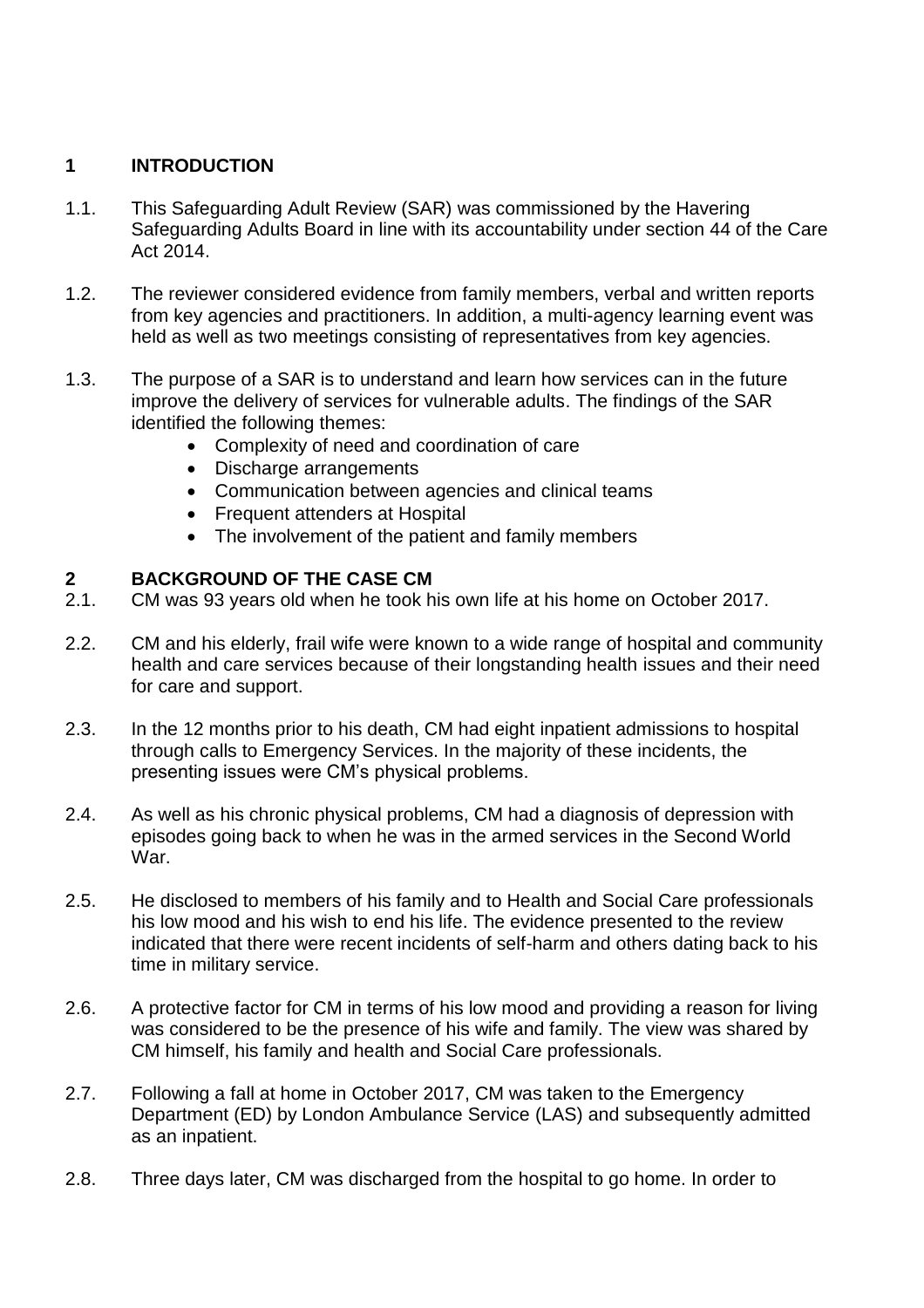facilitate his discharge home, support services were recommenced, and the family informed of the planned discharge.

- 2.9. CM's wife had been admitted as an inpatient on the morning of the same day as CM's discharge from hospital. She had been taken by ambulance to the Emergency Department the night previously.
- 2.10. Following his discharge from hospital, CM lived at home with support from his family and Westminster Care visiting four times daily until his death five days after his discharge.

# **3 IDENTIFIED ISSUES Complexity of Need and Coordination of Care**

- 3.1. CM received treatment, care and support from a wide range of health and social care professionals (e.g. doctors, nurses, occupational therapists, physiotherapists, social workers) from services funded and/or managed by the above agencies.
- 3.2. According to his GP he was prescribed 21 different medications for the above health issues. His family said that CM experienced physical discomfort due to his health issues for which he took non-prescription analgesics occasionally for pain relief.
- 3.3. At various times over the 12 months preceding his death, CM was seen by mental health practitioners who carried out assessments of his mental state whilst in hospital and in the community. These assessments did not indicate that he met the criteria for an inpatient mental health admission or require services from the North East London Foundation Trust (NELFT) Home Treatment Team.
- 3.4. CM's admissions into hospital were precipitated by emergency calls, with the primary cause being physical health problems e.g. falls, difficulty breathing. During the course of his admissions he would sometimes refer to his low mood and suicidal thoughts and he also spoke of these to his family and to staff.
- 3.5. There were some identified risk factors with regard to CM's mental health including:
	- A history of depression
	- Previous attempts of self harm
	- Suicidal thoughts
	- Physical health problems and experiencing chronic pain
	- Feelings of hopelessness
	- Aged over 75 years
- 3.6. A key message from the Multi-Agency Learning Event was that whilst CM's individual physical and mental health needs were being met, when considered together an alternative, holistic and systemic approach would have been more appropriate.
- 3.7. With regard to CM, complexity of his needs should have also included an assessment of his inter-dependant relationship with his wife, who was considered to be a protective factor in terms of CM's potential to self-harm.
- 3.8. CM's increase in hospital emergency call outs and in-patient episodes suggest that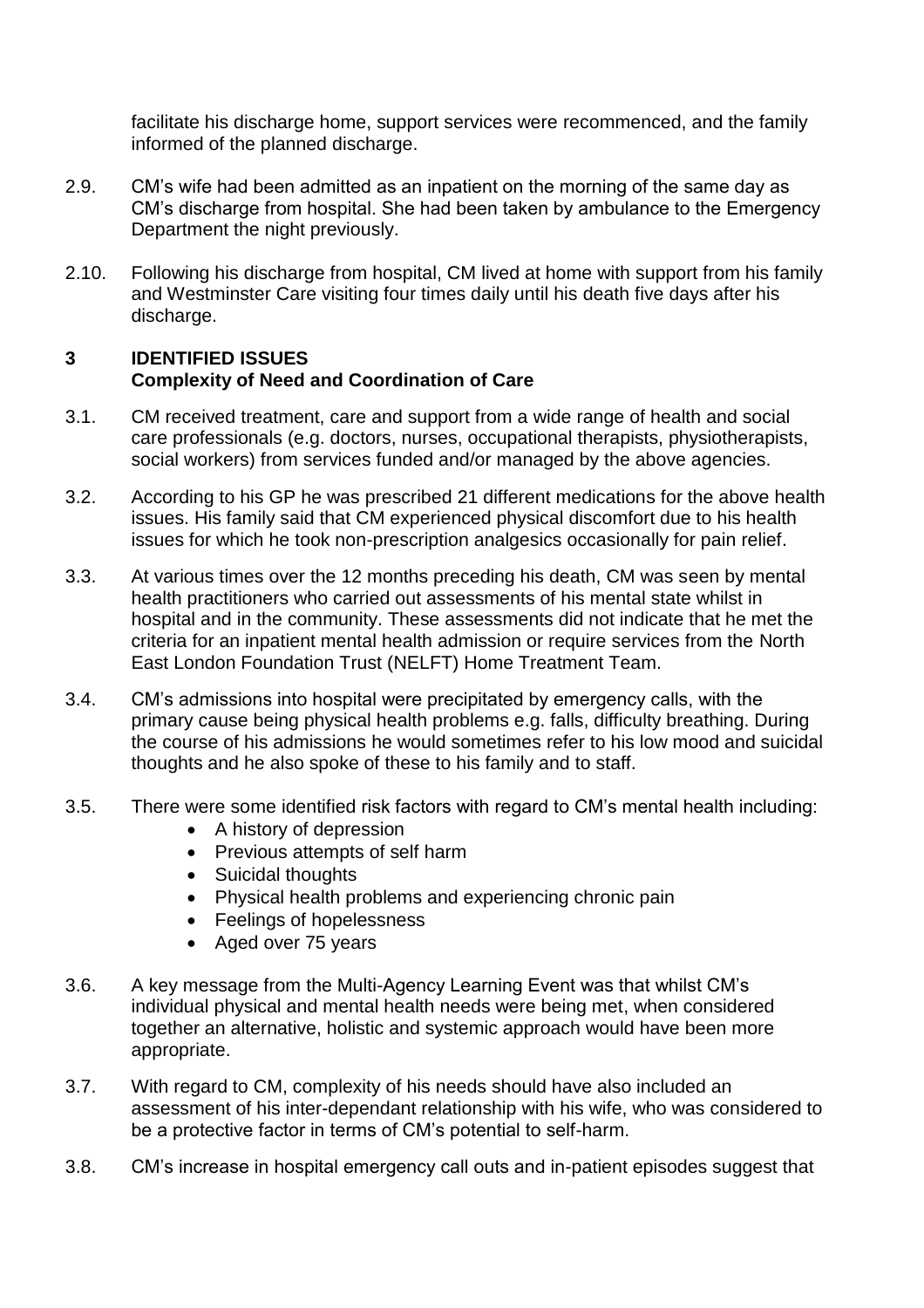he was finding it increasingly difficult to cope with his own deteriorating physical health and maintain a supportive relationship with his frail, elderly wife. The home environment and living arrangements together with CM's lack of social relationships outside of his family may have been additional contributors to his poor mental health.

- 3.9. Another significant feature of CM's treatment and care was that there was no single agency and/or professional that held an active overview of CM, who coordinated the support and, where appropriate, could trigger a multi-disciplinary assessment. Consequently, the care and treatment of CM appeared to be reactive to events and not led by the needs of the patient.
- 3.10. There were positive and effective examples of joint working but these were inconsistent. Furthermore, there was a lack of knowledge as to how concerns could be escalated so that a coordinator of care could be appointed.
- 3.11. The pressures of working in services that have high levels of demand, and where there are changes to teams and in individual practitioners, make it difficult for staff to get a holistic picture of the needs of patients with multiple co-morbidities such as CM.
- 3.12. The feedback from the SAR Learning Event was that there was an incomplete understanding of the roles and functions of teams and clinicians. This is fundamental to effective multi-agency and multi-disciplinary working and particularly important when there are changes to staff and organisation structures.

#### **Discharge Arrangements**

- 3.13. In August 2017 CM attended the Emergency Department (ED) accompanying his wife, who had fallen at home. The doctor in the E D reported that CM was suicidal.CM was admitted into Hospital as was his wife. CM's admission was for his own safety as he was felt to be at risk of self-harming if he was on his own at home.
- 3.14. During this stay as an inpatient, CM was seen by Enhanced Mental Health Liaison Service (EMLHS). He said he was depressed but denied he would self-harm and stated that his wife was a protective factor. He told the ELMHS psychiatrist "he wanted to die naturally".
- 3.15. JM was discharged on the 15 September 2017 and CM was discharged on the 19 September 2017. However within hours of returning home CM was readmitted to hospital via the ED after a fall in which he suffered head injuries. He is reported to have, on admission to hospital, expressed a wish to die. His wife was also admitted to Hospital on the same day as her husband.
- 3.16. EMLHS were informed about CM, and he was reviewed on the 27 September 2017 and a risk assessment completed. At the review CM expressed feelings of hopelessness and worthlessness but displayed no suicidal ideation. He was not considered at a high risk of self-harming.
- 3.17. Following the review, the plan was to inform Older Adults Mental Health Team (OAMHT) on his discharge and await a review by the palliative care team. Both CM and JM were discharged home.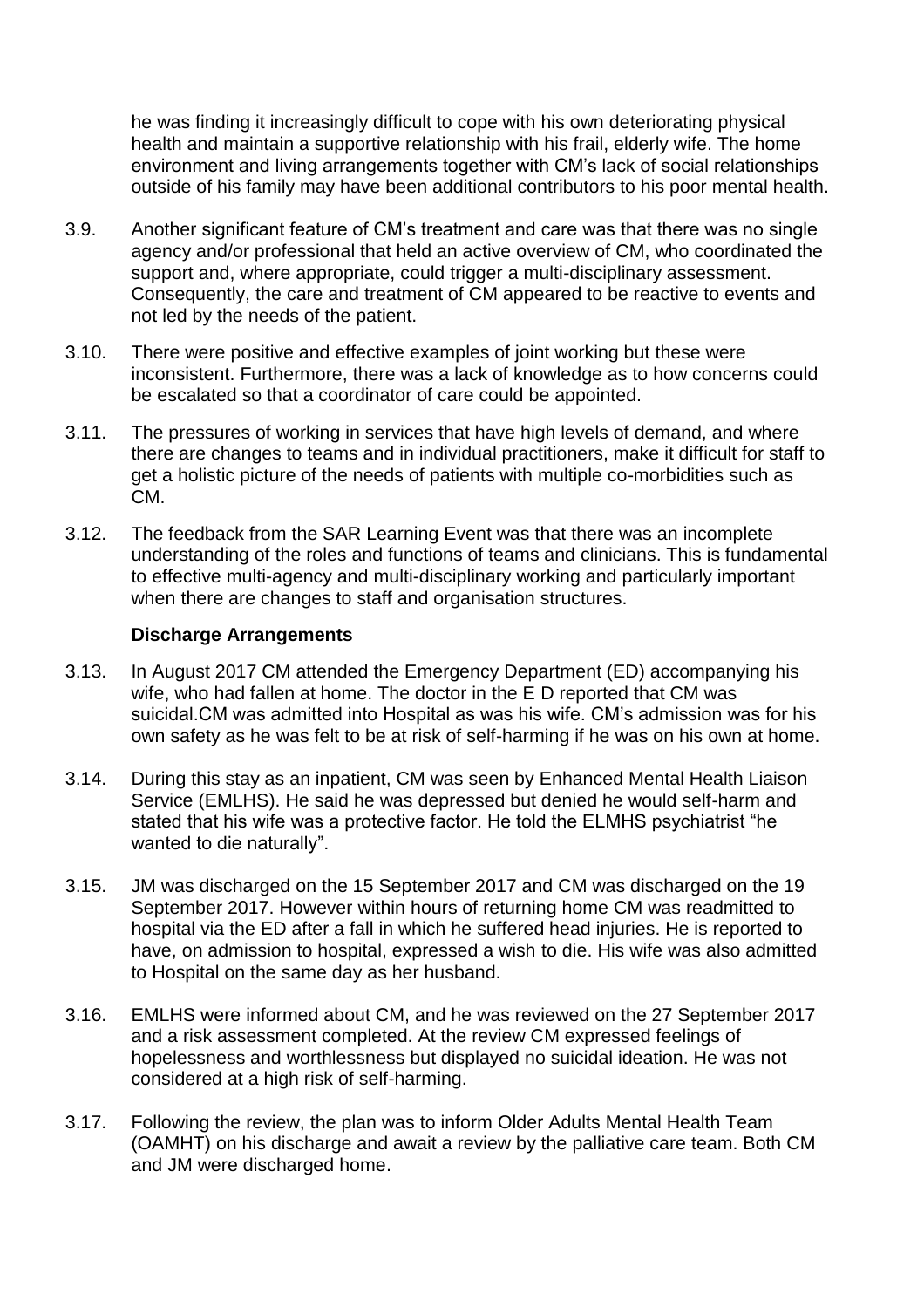- 3.18. In October 2017 CM was admitted to the Emergency Receiving Unit (ERU) via the ED following a fall at home. He was seen by Community Treatment Team (CTT) in the ED who noted his frequent attendance due to falls. He was also seen by Frail Older People's Liaison Service (FOPAL), who were unable to complete a functional assessment, but arranged to see him at an outpatients' clinic following his discharge.
- 3.19. Three days later, CM was considered to be medically fit to be discharged home. The medical discharge summary recorded that CM had mental capacity, had declined a residential home placement and had said that he was not coping at home.
- 3.20. There were 'no red flags' for CM. As a result he was not seen as 'a complex case' or 'high risk', and therefore the discharge was considered 'a simple restart' of home support services. CM's son, PM, was informed of the plan to discharge his father from hospital.
- 3.21. The same morning, CM's wife was admitted to ED Observation Ward at QH. Her son PM had accompanied her to ED the previous evening.
- 3.22. CM was discharged home in the late afternoon whilst JM was on the ED Observation Ward. A referral to EMHLS prior to the decision to discharge CM would have provided an opportunity to consider the robustness of the discharge arrangements in respect of CM's mental health needs and in light of his wife not being at home.
- 3.23. In October 2017 CM's son, PM, made a request through the Havering Front Door Team for his father to live with him at his LB Havering rented house. This request was in the process of being assessed by Havering Housing and Adult Social Care at the time of CM's admission to hospital and his subsequent discharge home.
- 3.24. As part of the assessment PM was visited by a Tenancy Support Officer the day before CM's death in October 2017. PM's concern about the response time for a decision to his request was introduced in a formal complaint to the London Borough of Havering which was responded to in January 2018.

#### **Communication between agencies and teams**

- 3.25. The representatives at the SAR Learning Event expressed concerns about the different electronic record management systems currently in use by the key agencies involved in the care and treatment of CM. These IT systems do not facilitate the sharing of information and joint working across agencies and clinical teams. Consequently, there is the potential for important information to be missed by staff, as they are not able to access and view all the relevant assessment plans of colleagues involved in the care and treatment of patients.
- 3.26. With regard to CM, it meant that health and social care staff were not able to see the whole picture, and this had an impact on their assessments, treatment plans and decision-making.
- 3.27. Risk assessments on patients are undertaken by the various health and social care teams in accordance with their respective policies and procedures. These risk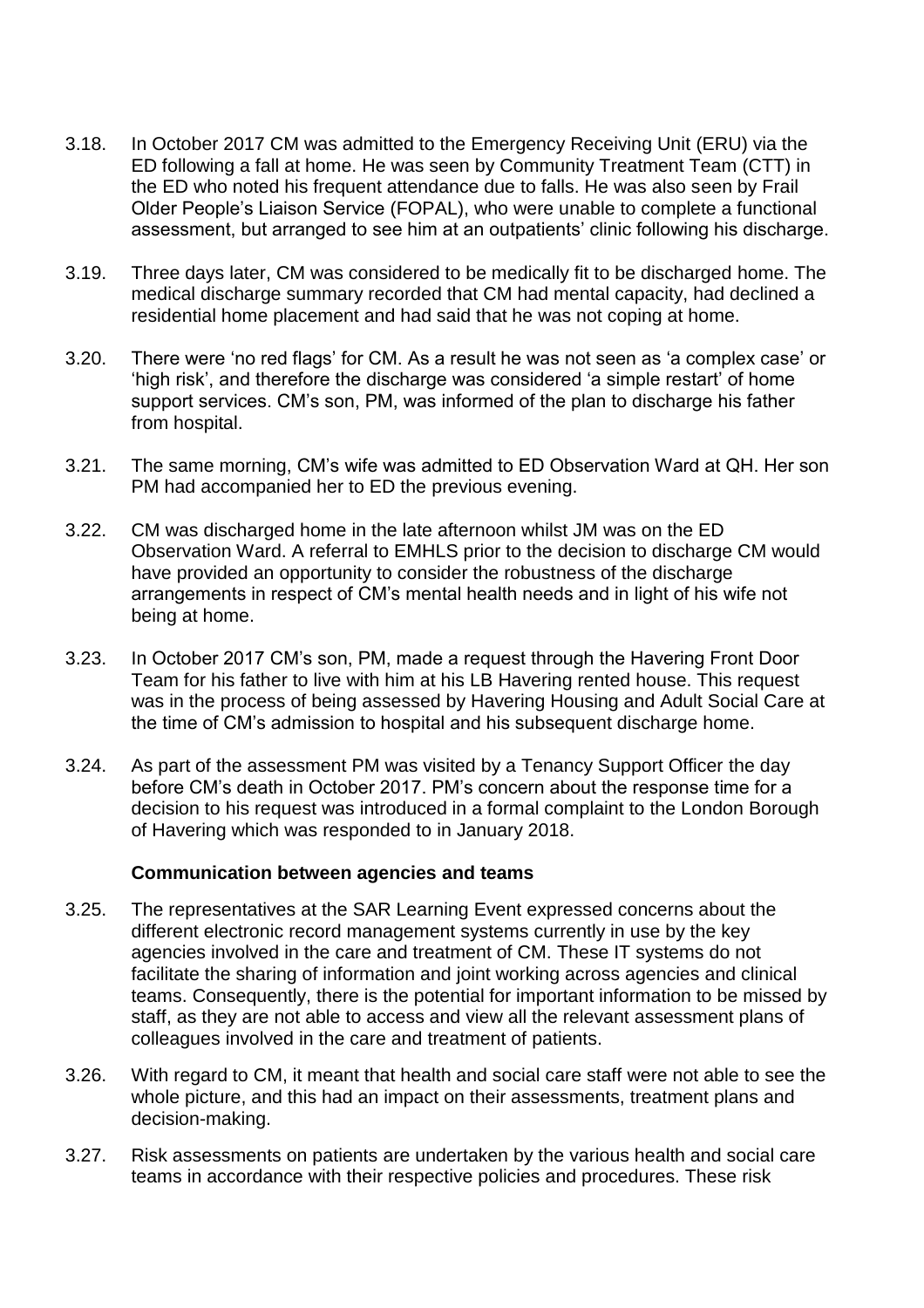assessments are not always shared. With CM there were multiple co-morbidities, and environmental factors to consider when understanding and managing risks and it would have been potentially beneficial for risk assessments to have been shared

# **Frequent Attenders**

- 3.28. CM attended hospital on 12 occasions following calls to the Emergency Services in the 12 months preceding his death.
- 3.29. In the context of CM, his pattern of attendances and admissions to Hospital were not picked up as a concern contemporaneously. There was therefore a missed opportunity to understand the significance of this pattern of attendances and the potential impact on the risk to his health and wellbeing.

#### **Involvement of the Family**

- 3.30. CM had some cognitive issues (mild memory loss) but was considered to have mental capacity and able to make decisions about his care and treatment. He was able to articulate his needs and wishes and, according to his family, was quite determined when he had made his mind up on an issue
- 3.31. CM was supported by his close family members and they visited him when he was an inpatient and at home. There is evidence that services communicated with the family, in particular his wife and son PM, about the plans for CM's care and treatment.
- 3.32. From the family perspective it would appear that the communication with health and social care services was not always satisfactory. They did not always feel listened to and their opinions valued. CM's grandson, RM, with whom he appears to have had a very close relationship, believed that there had been a significant change in the way his grandfather spoke about ending his life.
- 3.33. RM believed that his grandfather's statements about suicide were said with more intent in the few months before October 2017. RM said that he expressed his concerns to staff on the hospital ward, although there is no record of these conversations
- 3.34. Confidentiality is of great importance and the patient's consent to share information, even amongst close family, needs to be carefully considered and the wishes of the patient respected. Listening to the concerns of family and carers is also important in gaining a full picture of the patient's needs and circumstances. The contemporaneous recording of these contacts with the patient, their family and carers is critical in terms of evidencing practice and decision-making.
- 3.35. From the reports, the extent of CM's consent to share information with his family is not clear, or if his consent was reviewed over time. It is possible that CM would have agreed to more than one family member being informed and involved in his care and support.

# **Safeguarding Reports**

3.36. The daughter of CM received payments from the Direct Payment Scheme to provide care and support for her mother and father at home.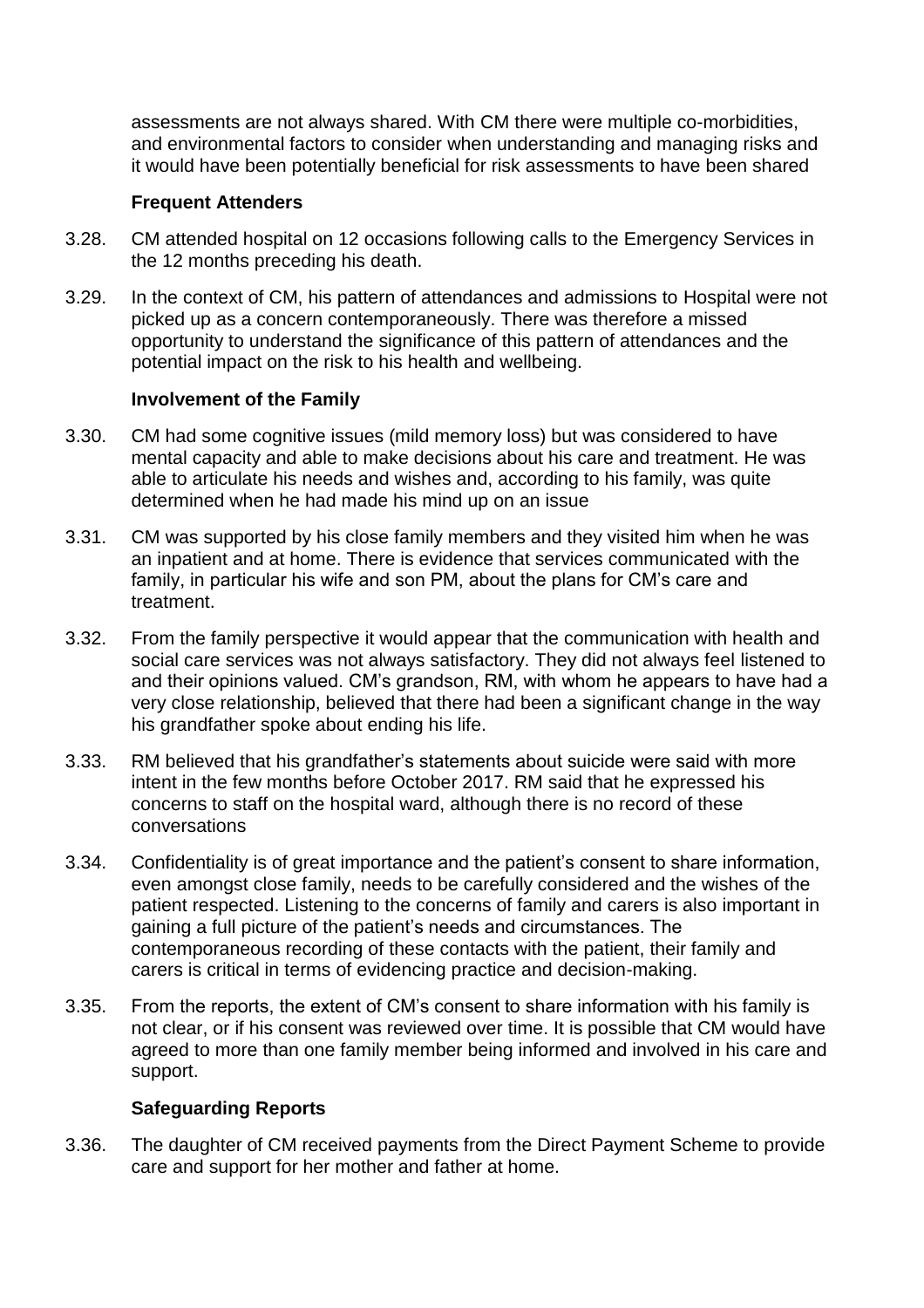- 3.37. In May/June 2017 a visiting physiotherapist reported that CM was incontinent of faeces and urinating into a juice bottle and she raised a safeguarding alert. The safeguarding referral was deemed not to meet the criteria for a section 42 Care Act 2014. The response was to reassess the care support needs, which led to an increase of support funded through DP.
- 3.38. When responding to a 999 call due to CM having fallen at home, Ambulance staff documented that CM appeared unkempt and noted concerns about the sleeping arrangements of CM and JM. A safeguarding referral about this incident was not made in accordance with LAS policies and procedures, and this was the subject of an internal review by LAS.
- 3.39. In the early hours of 26 August 2017 the LAS responded to a 999 call from LM by dispatching a Fast Response Unit (FRU). The FRU had a nurse on board. They found JM on the floor having fallen. FRU observed that there was medication scattered throughout the property. Whilst on the scene CM stated to the FRU nurse that he wanted to kill himself and that he had attempted this before. CM said he thought that everyone would be better off without him.
- 3.40. Following the arrival of the ambulance the FRU requested that both JM and CM be conveyed to hospital for further assessments and that a place of safety be provided for CM.
- 3.41. In September 2017 following another emergency call, the LAS attended the home address responding to a report that CM had fallen.CM had been discharged from hospital 2 ½ hours previously. CM was conveyed to Hospital by ambulance, where he was admitted
- 3.42. The ambulance staff had found CM and his wife in a cold house. JM was in her bed and had soiled her bed clothing. CM had no access to a bed himself, as he was sleeping in the armchair and had no warm bedding. The ambulance crew reported that the family had not been informed of CM's discharge from hospital. LAS staff reported a safeguarding concern to the LBH and this was investigated by the Joint Assessment and Discharge Service JAD.
- 3.43. The Section 42 safeguarding investigation focussed on whether the next of kin was notified about CM's discharge from hospital. The investigation concluded that the next of kin, PM had been informed. The investigation did not address the conditions in the home reported by LAS in the safeguarding alert.
- 3.44. From the above account, there are some serious concerns about how well the safeguarding policies and procedures worked to protect CM and JM. There were actual, potential and possibly missed opportunities for action to be triggered under the multi–agency safeguarding policies and procedures.
- 3.45. Concerns were raised on separate occasions by his son the physiotherapist and LAS staff about issues of neglect of CM and JM.
- 3.46. The author was not provided with a full explanation about the outcomes of the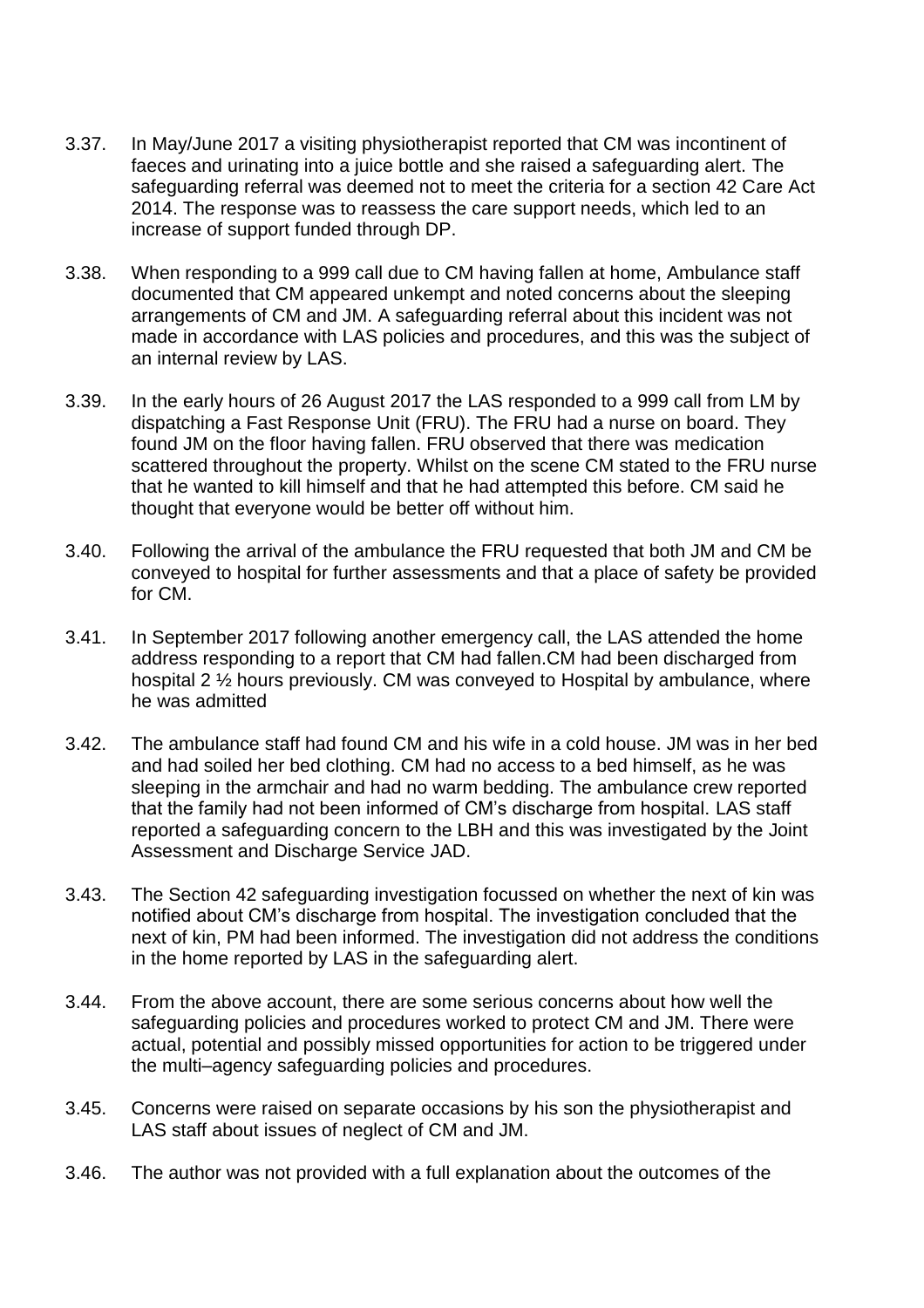safeguarding referrals that were made. JAD have expressed concern about the quality of the recording on the AIS system regarding the referrals.

- 3.47. Furthermore, there appears to have been no feedback or sharing of information with the key agencies about the referrals and the outcomes of any process undertaken under the policies and procedures.
- 3.48. The safeguarding policies have been recently refreshed by the London SAB and will be signed off at the next Executive Board.

# **4 CONCLUSIONS**

- 4.1. The hurt felt by the family of CM about their loss of a husband, father, and grandfather was fully acknowledged and reflected in the frank, and open responses of agencies and clinicians.
- 4.2. The process of this SAR in Havering has been very useful in bringing together the agencies and healthcare professionals involved in the care of CM to learn from this tragic event. It has provided an opportunity to reflect upon practice and the systems that are in place to support treatment and care for vulnerable adults.
- 4.3. The decision taken by an individual to take his or her own life is complicated and very difficult to predict.
- 4.4. There can be no certainty that even if all recommendations of this SAR were put into action that there would not be another tragic death or indeed CM's death could have been averted.
- 4.5. The review has identified a number of areas that it is believed would reduce the risk, and it is for the key agencies to ensure that they are put into action. The findings of this SAR review, whilst specific to services in Havering and the response to CM, has challenges that are familiar to other national safeguarding reviews
- 4.6. Most notably these challenges are:
	- Involving and engaging patients/service users and their carers to make their care and treatment more personal;
	- Overcoming the barriers to effective communication between practitioners and agencies; and
	- Making multi-disciplinary and multi-agency work more effective

These challenges are on-going and cannot be resolved by any single safeguarding review.

4.7. However, a feature of this review was the willingness and vigour with which health and social care staff and their managers reflected on their practice and the role of their team/unit and agency in response to this tragic death.

This aspect of 'professional curiosity' was of course retrospective as it was applied after a serious event had occurred. Whilst positive, it begs the question as to how 'professional curiosity' can be fostered and applied within a work environment with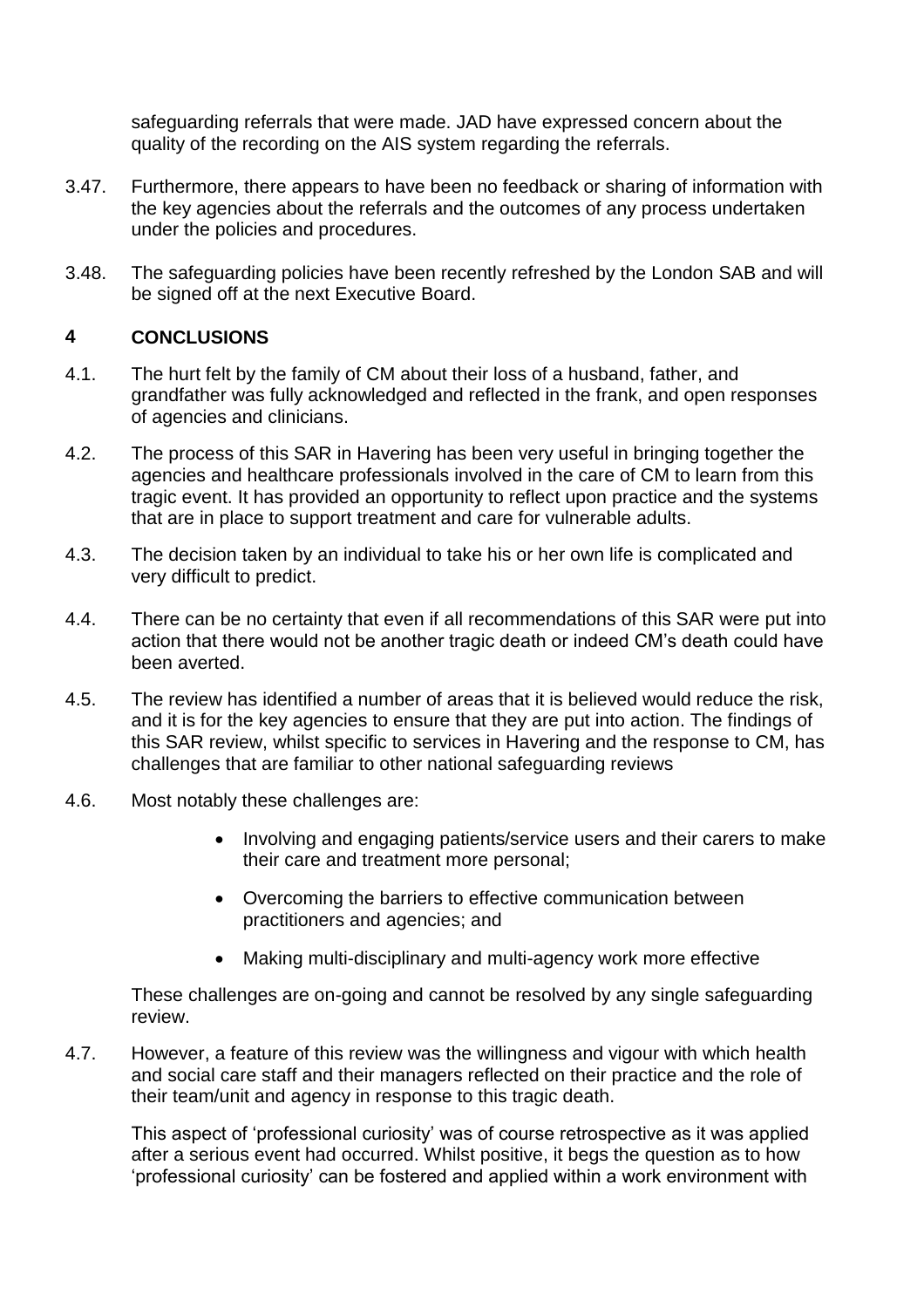all its day-to-day pressures and the clinical and administrative demands of the agency.

4.8. Professional curiosity is the capacity and communication skill to explore and understand what is happening within a family, rather than making assumptions or accepting things at face value.

This has been described as the need for practitioners to practice 'respectful uncertainty' – applying critical evaluation to any information they receive and maintaining an open mind.

- 4.9. In safeguarding, the term 'safe uncertainty' is used to describe an approach that is focused on safety but that takes into account changing information, different perspectives and acknowledges that certainty may not be achievable
- 4.10. When adults with vulnerabilities come into contact with health and social care professionals, these interactions present crucial opportunities for assessing risk.
- 4.11. Responding to these opportunities requires the ability to recognise (or see the signs of) vulnerabilities and potential or actual risks of harm; maintain an open stance of professional curiosity (or enquiring more deeply) and understand one's own responsibility and know how to take action.
- 4.12. Practitioners, however curious, cannot protect adults by working in isolation. Joint and multidisciplinary working is critical in providing holistic, joined up and effective care and treatment for the patient. It is also vital that the arrangements for collaborative working support the practice of professional curiosity to protect and safeguard adults at risk.

#### **SUMMARY OF RECOMMENDATIONS**

- **1.** Agencies should consider how best to develop guidance and managerial oversight of cases to ensure that health and social care professionals identify patients with complex needs so that physical and mental health issues can be addressed holistically and systemically.
- **2.** The required competencies for different health and social care staff regarding mental health issues should be identified at both a strategic and individual level.
- **3.** Training for health and social care staff on the mental health competencies appropriate for their role should be provided and wherever possible on a multiagency basis.
- **4.** Where there are complex needs identified a health and social care professional should be appointed to coordinate the care and support.
- **5.** A multi-agency directory of information of health and social care teams, their roles and responsibilities, access and availability should be developed, distributed and maintained.
- **6.** A multi agency information-sharing event should be scheduled for Safeguarding Week.